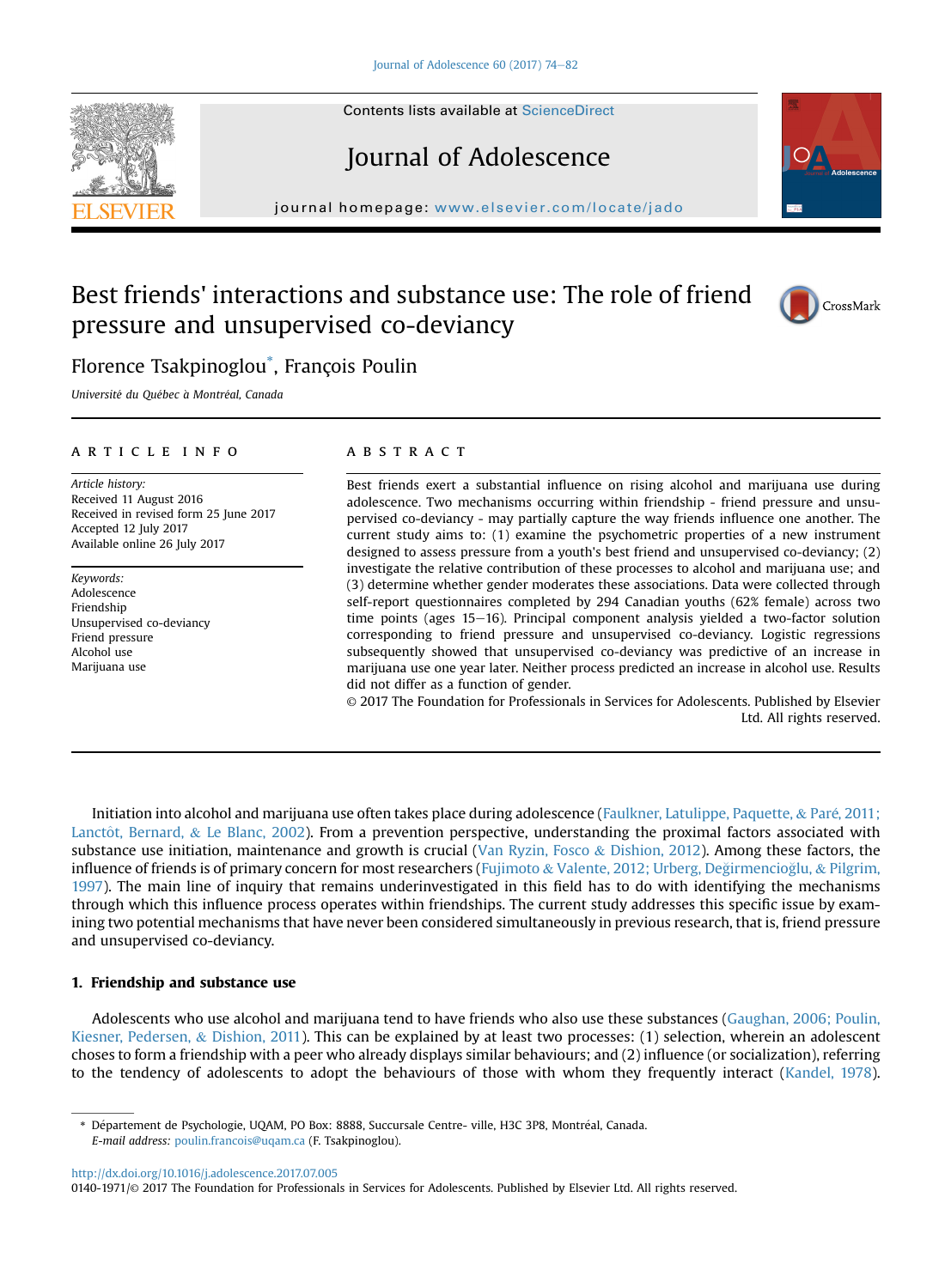Importantly, these two processes can only be disentangled using a longitudinal design whereby youths' behaviour and friendships are measured at multiple time points. Research suggests that both processes are at play; adolescents who use substances choose friends who also engage in substance use and, over the course of their friendship, these two friends will come to adopt increasingly similar behaviours, thus suggesting a mutual behavioural influence ([Laursen et al., 2008](#page-8-0)). Moreover, longitudinal studies have shown that having a best friend who uses substances is one of the strongest predictors of adolescents' own subsequent use months and even years later (e.g., [Fujimoto](#page-7-0) & [Valente, 2012; Urberg et al., 1997\)](#page-7-0). While these studies are very informative, they do not tell us much about the interactions that take place between these friends. In other words, what is going on in these friendships that can push adolescents to change their behaviour and increase their use of alcohol and/or marijuana?

Stemming from [Bandura's \(1980\)](#page-7-0) social learning theory, the interactionist perspective mainly involves the study of the potential mechanisms at work within friendships. Bandura's theory deals with the substantial influence exerted by surrounding social agents on one's own behaviour. The interactionist perspective thus focuses on the development of antisocial and risky behaviour in the context of friendship. Moreover, according to this perspective, internal psychological processes are thought to be the result of a set of social processes operating between social partners [\(Vitaro, Boivin,](#page-8-0) & [Bukowski, 2009](#page-8-0)). Bandura's main mechanisms of social learning (i.e., vicarious learning  $-$  observational learning of a target behaviour and its consequences e and modeling) exert a significant influence within dyadic peer relationships. Two microprocesses embedded in the interactionist perspective, referred to here as friend pressure and unsupervised co-deviancy, may be at play.

#### 2. Friend pressure

Friend pressure is a subcategory of peer pressure referring to pressure to adopt a given behaviour exerted on a youth by a friend. For instance, some adolescents promote alcohol and drug use and pressure their friends into using these substances as well ([Urberg, 1992](#page-8-0)). Such pressure within the friendship may be increased by loyalty to the friend [\(Warr, 2002](#page-8-0)) prompting the adolescent to adopt or maintain a deviant behaviour. Moreover, adolescents who are more concerned about the opinion of others have a greater tendency to engage in deviant behaviours [\(Young](#page-8-0) & [Weerman, 2013\)](#page-8-0) out of fear of ridicule (rejection) or to maintain their status within the group [\(Costello](#page-7-0) & [Hope, 2016; Warr, 2002\)](#page-7-0). Friends thus actively influence one another's behaviour [\(Santor, Messervey,](#page-8-0) & [Kusumakar, 2000\)](#page-8-0).

Pressure effects have predominantly been studied within the larger peer group. [Berndt \(1979\)](#page-7-0) studied individuals' differential susceptibility to peer influence as well as how they perceive peer pressure. His work revealed that perceived constraint toward peer group conformity reaches a peak in mid-adolescence, from ages 15 to 16. Interestingly, this peak also corresponds to a documented rise in the frequency of minor deviant behaviour among youths [\(Berndt, 1979](#page-7-0)). Brown and colleagues ([Brown, Clasen,](#page-7-0) & [Eicher, 1986; Clasen](#page-7-0) & [Brown, 1985\)](#page-7-0) later developed a well-known and frequently employed instrument used to assess peer pressure: the Peer Pressure Inventory (PPI; 53 items). These researchers also observed that peer pressure to engage in antisocial behaviour increases between the ages of 12 and 16 before levelling off between the ages of 16 and 18. Finally, a study by [Santor et al. \(2000\)](#page-8-0) using a shorter questionnaire (10 items) found peer pressure to be significantly associated with both risky behaviour and psychosocial issues during the adolescent years.

The phenomenon of peer pressure has mostly been examined within the larger peer group, without specifying which peer(s) were considered. Given the prominent role of a youth's best friend within the peer network during the adolescent years, we find it surprising that the effect of pressure from best friends on youths' own behaviour has rarely been investigated e with the exception of, for example, [Allen, Porter,](#page-7-0) & [McFarland, 2006; Laursen, Hafen, Kerr,](#page-7-0) & [Stattin, 2012; McGloin, 2009](#page-7-0).

#### 3. Unsupervised co-deviancy

The adolescent years are marked by a growing need for autonomy, expressed through both a decrease in time shared with parents and an increase in time spent with peers [\(Brown](#page-7-0) & [Larson, 2009\)](#page-7-0). Youths also tend to consider this transitional period a favourable time to initiate substance use. This initiation mainly occurs within the friendship network [\(Reed](#page-8-0) & [Rountree,](#page-8-0) [1997](#page-8-0)). Thus, parental monitoring of adolescent behaviour remains essential, although parents must also adapt to the growing need for autonomy expressed by youths. Previous studies have shown low parental monitoring to be associated with higher frequency of substance use during adolescence ([Chilcoat](#page-7-0) & [Anthony, 1996; Dishion, Nelson,](#page-7-0) & [Bullock, 2004; Steinberg,](#page-7-0) [Fletcher,](#page-7-0) & [Darling, 1994\)](#page-7-0). This relationship is partially explained by the increased risks of affiliation with substance-using peers when youths experience weak/no parental monitoring [\(Brown, Mounts, Lamborn,](#page-7-0) & [Steinberg, 1993; Dishion et al.,](#page-7-0) [2004](#page-7-0)). It has often been reported that the initiation of marijuana use usually occurs with friends, when no adults are present ([Reed](#page-8-0) & [Rountree, 1997](#page-8-0)). Moreover, youths who are characterized as "deviant" are more likely to both seek and find themselves in unstructured and unsupervised contexts with their friends ([Dishion et al., 2004; Hoeben](#page-7-0) & [Weerman, 2016;](#page-7-0) [Osgood, Wilson, O'malley, Bachman,](#page-7-0) & [Johnston, 1996\)](#page-7-0). [Osgood et al. \(1996\)](#page-8-0) found this type of environment to be associated with higher levels of heavy alcohol and marijuana use.

Within dyadic friendships, deviant behaviour may occur on a voluntary basis, with both friends prompting one another to engage in rule-breaking actions such as delinquency, drinking alcohol or smoking marijuana. This dynamic has been captured in previous studies and has been referred to as "deviancy training." Deviancy training occurs when two friends mutually prompt one another to engage in rule-breaking behaviours by providing mutual positive reinforcement [\(Dishion, Spracklen,](#page-7-0) [Andrews,](#page-7-0) & [Patterson, 1996](#page-7-0)). This influence process within the friendship increases the risk of substance use ([Dishion](#page-7-0)  $\&$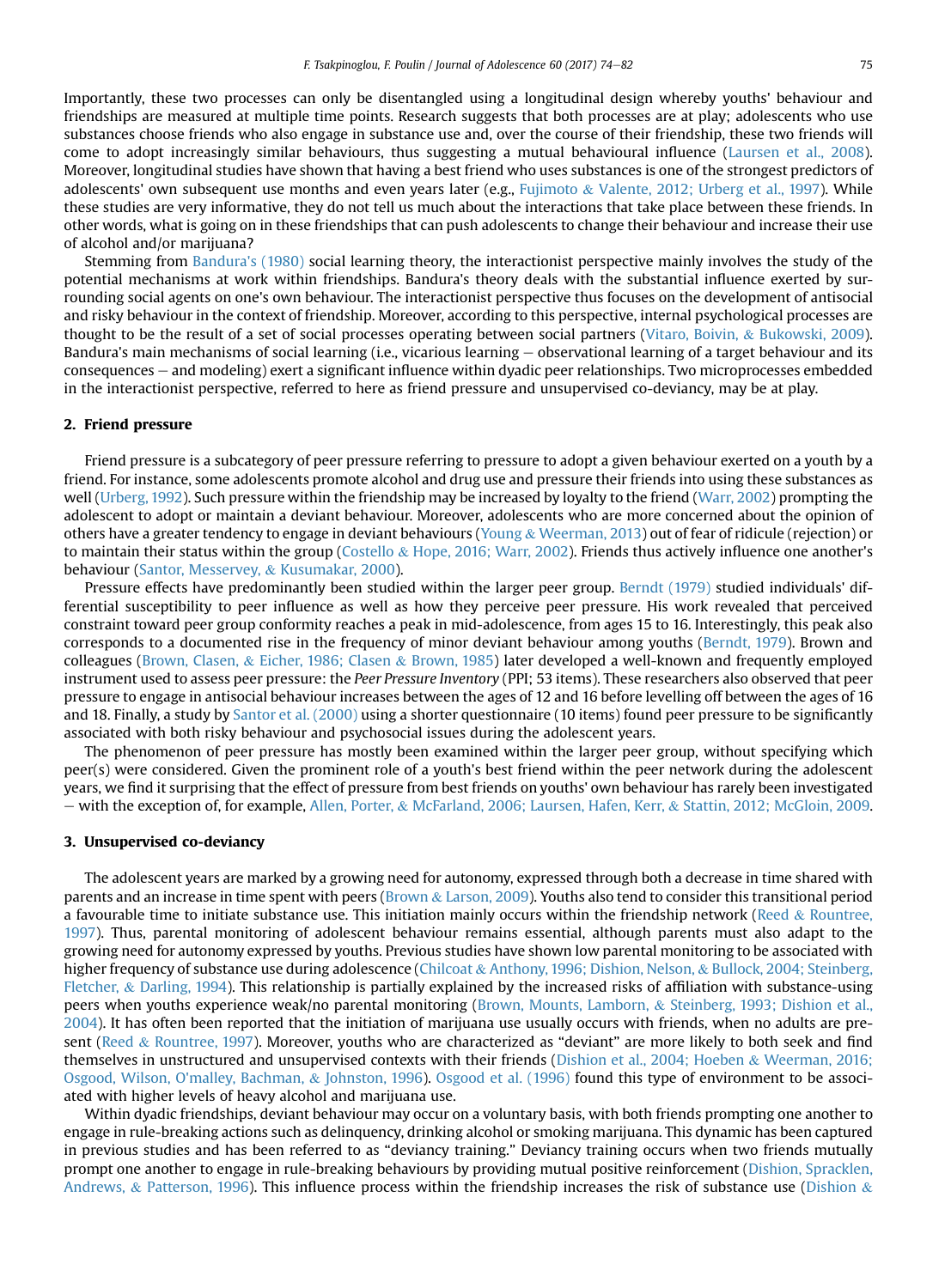[Owen, 2002\)](#page-7-0). Given that the deviancy training process is more likely to occur when no adults are monitoring or present, the concepts of "parental monitoring avoidance" and "rule-breaking" are theorized in the current study to form a single construct. This construct is referred to here as "unsupervised co-deviancy."

Two conclusions can be drawn from the literature reviewed above. The first relates to measurement. Peer pressure is typically measured while considering the peer group as a whole. There are few specific measures targeting the pressure exerted within close dyadic friendships (e.g. [Allen et al., 2006\)](#page-7-0), none of them consisting in self-report questionnaires. Therefore, the mechanism involving direct pressure from a youth's best friend has rarely been investigated. Moreover, given that the specific construct of unsupervised co-deviancy within dyadic friendships has rarely been investigated ([Siennick](#page-8-0)  $\&$ [Osgood, 2012](#page-8-0)), no specific self-reported measure of this construct has ever been used before. Second, these two constructs have never been investigated simultaneously with regard to their relative effects on alcohol and marijuana use. Although previous studies have suggested that substance use may be associated with both peer pressure [\(Santor et al., 2000](#page-8-0)) and unsupervised co-deviancy processes [\(Dishion, Andrews,](#page-7-0) & [Crosby, 1995; Dishion, Capaldi, Spracklen,](#page-7-0) & [Li, 1995, 2004\)](#page-7-0), it is not yet known which of these processes might have a greater effect on substance use, particularly within the context of dyadic friendships.

#### 3.1. The current study

The aims of the current study were threefold. The first aim was to examine the psychometric properties of a new questionnaire measuring friend pressure and unsupervised co-deviancy within the best friend relationship. The factorial structure and internal consistency of this instrument were tested. Two distinct factors corresponding to friend pressure and unsupervised co-deviancy, respectively, were expected to emerge.

The second aim was to examine the relative contribution of friend pressure and unsupervised co-deviancy, measured at age 15, to predicting the participants' alcohol and marijuana use one year later at age 16, over and beyond their use of these substances at age 15. This specific period was selected given the peak in peer group conformity previously reported in middle adolescence [\(Berndt, 1979](#page-7-0)) and given that peer pressure to engage in deviant behaviour is known to increase until age 16 [\(Brown et al., 1986](#page-7-0)). Since the specific circumstances related to the initiation and maintenance of substance use may differ from one substance to another ([Kosterman, Hawkins, Guo, Catalano,](#page-7-0) & [Abbott, 2000](#page-7-0)), alcohol use and marijuana use were accounted for separately. Furthermore, given the previously reported predictive power of the best friend's own substance use, this variable, measured at age 15, was also included in the model [\(Knecht, Burk, Weesie,](#page-7-0) & [Steglich, 2011\)](#page-7-0).

The third aim was to investigate gender as a potential moderator of the relationship between these two mechanisms and substance use. Previous studies have shown that substance use frequency is typically higher for boys, starting in midadolescence ([Chen](#page-7-0) & [Jacobson, 2012\)](#page-7-0). Moreover, boys are more likely to affiliate with deviant peers [\(van Lier, Vitaro,](#page-8-0) [Wanner, Vuijk,](#page-8-0) & [Crijnen, 2005\)](#page-8-0) and to be influenced by deviant peer pressure [\(Berndt, 1979\)](#page-7-0). Accordingly, we expected the effects of friend pressure and unsupervised co-deviancy on substance use to be stronger for boys. The model is illustrated in Fig. 1.

#### 4. Methodology

#### 4.1. Participants

The current research project is part of a longitudinal study that began in 2001 involving 390 sixth-graders (58% females; mean age  $= 12.38$ ) recruited from eight French-speaking elementary schools in a large school board in Québec, Canada. The participants were predominately Caucasian (90%), French-speaking (100%), and from intact families (72%). Mean annual family income before taxation was between CAN\$45 000 and CAN\$55 000. Educational attainment was quite similar for mothers ( $M = 13.08$  years) and fathers ( $M = 13.20$  years). The data used in the current study were collected at two time points during high school: (1) when participants were in Grade 9 (mean age = 15.38 years old); and (2) when participants were in Grade 10 (mean age  $= 16.38$  years old). A total of 302 youths participated in the data collection in Grade 9; of these, 294 also participated in the data collection in Grade 10. The subsample used in the current study included those who took part in both



Fig. 1. Regression model tested separately for alcohol and marijuana use.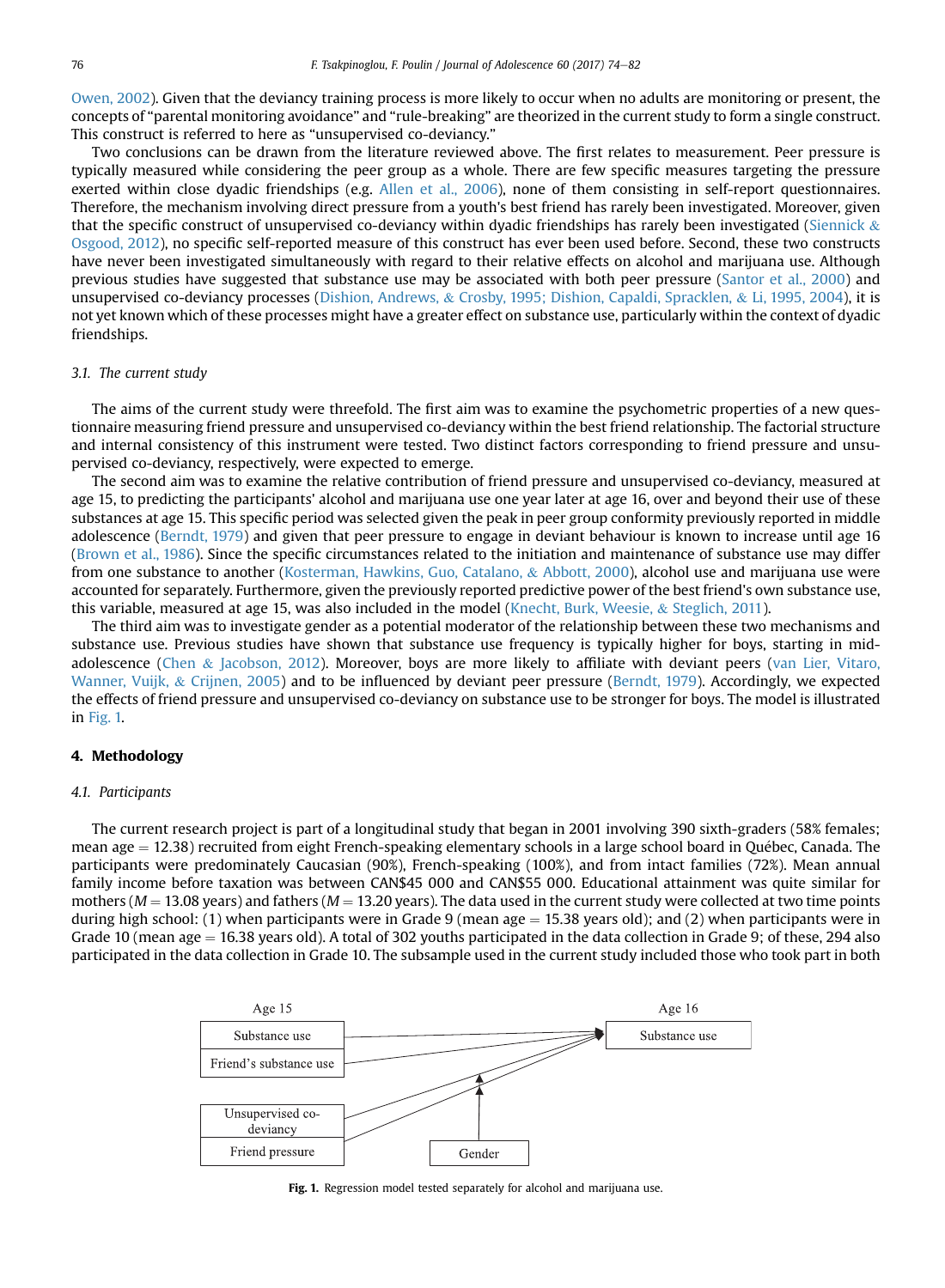<span id="page-3-0"></span>waves of data collection (N = 294; 62% females). Chi-square tests revealed that this subsample (N = 294), compared to the unretained participants who were initially recruited in Grade 6 ( $N = 96$ ), included significantly more youths from intact twoparent families ( $p < 0.01$ ) but did not differ with regard to gender.

#### 4.2. Procedure

Parents were asked to sign a written consent form allowing the youths to participate in the study. In Grade 9 (May), participants took part in a brief phone interview and completed a questionnaire in the school setting under the supervision of trained research assistants. In Grade 10 (May), they completed a questionnaire in the school setting. Participants received a \$20 gift certificate each year to reward them for their time and commitment to the study.

### 4.3. Measures

#### 4.3.1. Friend pressure and unsupervised co-deviancy at age 15

A two-step assessment procedure was used. First, during the phone interview, participants were asked to name their best friend. Second, approximately two weeks later, the participants completed a questionnaire tapping the influence processes occurring within this friendship. The best friend's name was automatically inserted within each item of the questionnaire, using a word-processing application. More specifically, the participants were asked to rate the extent to which each item was true for them on a 5-point Likert scale ranging from  $1 = not$  at all true to  $5 =$  entirely true. In the current study, six items assessing friend pressure were developed based on instruments used in previous studies ([Brown et al., 1986; Santor et al.,](#page-7-0) [2000](#page-7-0)). These items were adapted to better target the dyadic friendship context (i.e., "Sometimes, I do certain things because Paul won't quit bothering me until I do them."). Six items were used to assess unsupervised co-deviancy. These items targeted both the rule-breaking/deviancy training dimension (i.e. "I like Paul because he's not afraid to break adults' rules or use drugs.") and the adult monitoring avoidance dimension (i.e. "aul and I try to spend time in places where there are no adults.") of the construct. Items are displayed in Table 1.

#### 4.3.2. Youth's alcohol and marijuana use at age 15 and age 16

Participants were asked to indicate how often they used alcohol ("How many alcoholic beverages [e.g., beer, wine, shots, etc.] have you consumed in the past month?") and marijuana ("How many times have you used marijuana or hashish in the past month?"). The youths responded using the following scale: 0, 1, 2, 3, 4, 5, 6, 7, 8, 9, 10, 11 $-20$ , 21 $-40$ , over 41 times. The same items were used at age 15 and again at age 16.

#### 4.3.3. Best friend's alcohol and marijuana use at age 15

Participants were asked to indicate whether their best friend used alcohol ("Does Paul drink alcohol?" yes/no) and marijuana ("Does Paul use marijuana?" yes/no).

#### 4.4. Data analysis strategy

The factor structure of the questionnaire measuring these friendship influence processes was examined using principal component analyses, with a varimax rotation to facilitate the interpretation of the matrix. The subscales' internal consistency was also measured. Correlations among all the variables in the regression models were computed. A hierarchical multiple regression predicting alcohol use at age 16 was then performed, with the variables entered in the following sequence: (1)

#### Table 1

Rotated Solution Matrix (including factor loadings).

| Item                                                                                | 3-factor solution |         | 2-factor solution |      |         |
|-------------------------------------------------------------------------------------|-------------------|---------|-------------------|------|---------|
|                                                                                     |                   | 2       | 3                 |      | 2       |
| Paul and I try to spend time in places where there are no adults.                   | 0.09              | 0.22    | 0.84              | 0.68 | 0.16    |
| Paul and I enjoy breaking adults' rules for fun.                                    | 0.48              | 0.15    | 0.42              | 0.78 | 0.22    |
| I like Paul because he's not afraid to break adults' rules or use drugs.            | 0.19              | 0.62    | 0.51              | 0.61 | 0.21    |
| Paul and I enjoy being with other youths who do not follow the rules.               | 0.53              | $-0.12$ | 0.42              | 0.77 | 0.1     |
| Paul and I do not enjoy being with adults who monitor our behaviour.                | 0.22              | 0.78    | 0.02              | 0.6  | 0.12    |
| Paul and I try to find ways to meet without our parents knowing about it.           | 0.08              | 0.72    | 0.34              | 0.59 | $-0.02$ |
| Sometimes I do certain things so that Paul won't think I'm afraid.                  | $-0.02$           | 0.64    | 0.13              | 0.23 | 0.8     |
| Sometimes I do certain things not to lose Paul's respect.                           | 0.8               | 0.35    | $-0.02$           | 0.10 | 0.76    |
| Sometimes I do certain things so that Paul won't think I act like a baby.           | 0.75              | 0.06    | 0.14              | 0.11 | 0.8     |
| Sometimes I do certain things to show off in front of Paul.                         | 0.82              | 0.29    | $-0.14$           | 0.07 | 0.67    |
| Sometimes I do certain things because Paul does them too.                           | 0.08              | 0.27    | 0.65              | 0.36 | 0.51    |
| Sometimes I do certain things because Paul won't quit bothering me until I do them. | 0.65              | $-0.1$  | 0.29              | 0.14 | 0.56    |
| Eigenvalues                                                                         | 4.23              | 1.8     | 1.18              | 4.38 | 1.8     |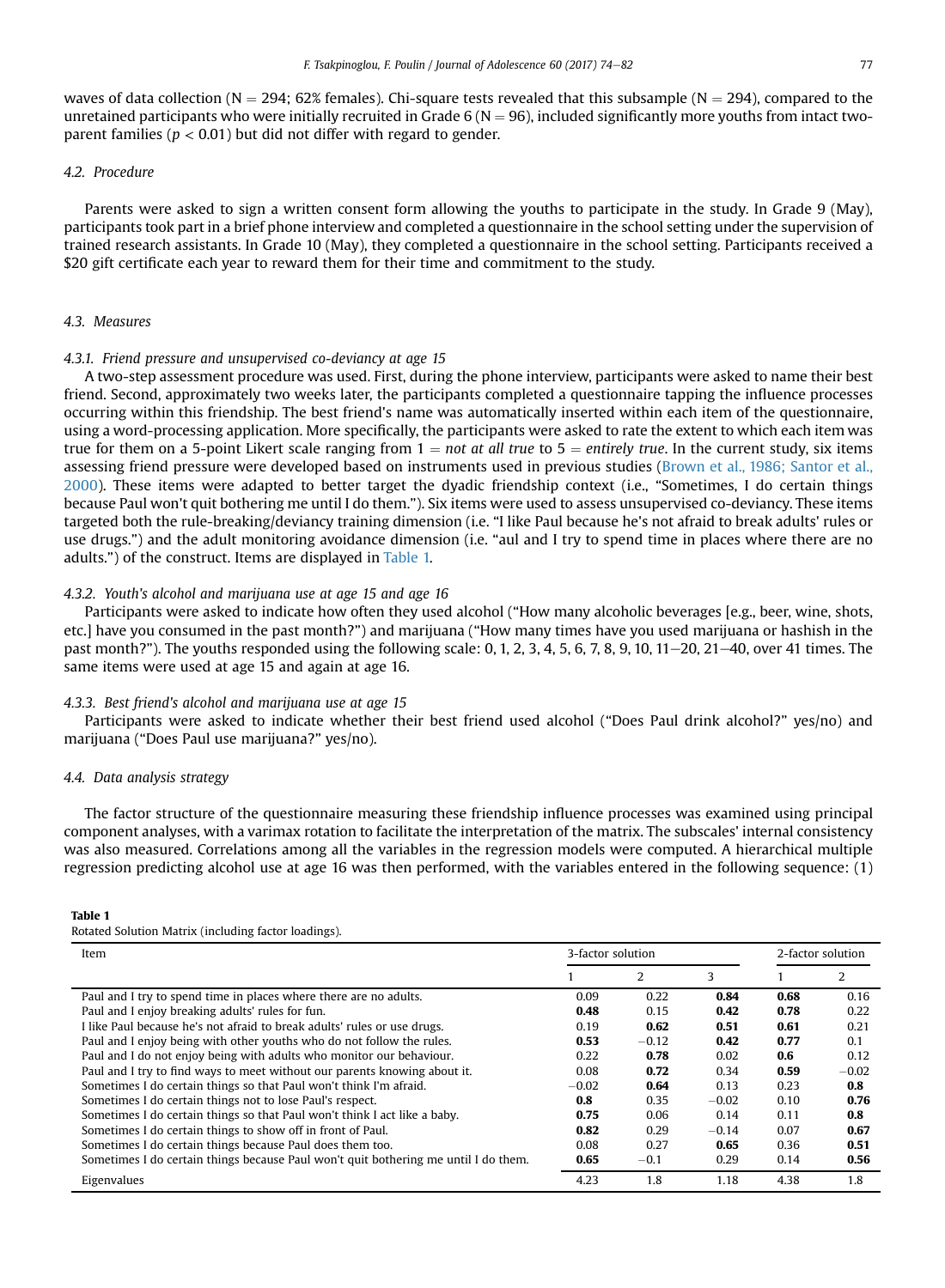youth's alcohol use at age 15; (2) best friend's alcohol use at age 15; and (3) friend pressure and unsupervised co-deviancy at age 15. Finally, to account for the potential moderating effect of gender  $(1 = \text{girl}; 2 = \text{bov})$ , the scores obtained for friend pressure and unsupervised co-deviancy were normalized and two interaction terms (gender by friend pressure; gender by unsupervised co-deviancy) were computed and included in the regression model. In the event of a significant interaction effect, the hierarchical regression model was tested separately for boys and girls. This model was also tested for marijuana use through logistic regression.

#### 5. Results

#### 5.1. Factorial structure

Three factors emerged from the first principal component analysis (see [Table 1\)](#page-3-0). The eigenvalues for the first, second and third factors were 4.23 and 1.80 and 1.18, respectively. The rotated solution matrix indicated that three of the 12 items had loadings higher than 0.40 on two factors. Moreover, interpreting these three factors using the remaining nine items appeared difficult because the second and third factors included a mix of friend pressure and unsupervised co-deviancy items.

A second principal component analysis was conducted, forcing a two-factor solution to emerge. Following this second analysis, the two factors that emerged had eigenvalues of 4.38 and 1.80, respectively. The first factor accounted for 33.69% of the variance, while the second accounted for 13.87%. The rotated solution matrix (including the factor loading) is displayed in [Table 1.](#page-3-0) This two-factor solution was preferred because all items displayed higher loading on the factor they were meant to capture. Moreover, the parallel analysis ([Horn, 1965](#page-7-0)) as well as the minimum average partial correlation [\(Velicer, 1976\)](#page-8-0) and the scree test support the choice of a two-factor solution [\(Peres-Neto, Jackson,](#page-8-0) & [Somers, 2005](#page-8-0)).

An examination of the internal consistency revealed a 0.75 Cronbach alpha for unsupervised co-deviancy and a 0.79 Cronbach alpha for friend pressure. In order to proceed with the correlation and regression analyses, mean scores were computed for all items corresponding to either subscale (e.g., unsupervised co-deviancy and friend pressure). The two resulting mean scores were moderately correlated ( $r = 0.43$ ,  $p < 0.01$ ), indicating that although both constructs were related, they indeed captured different processes of influence occurring within the friendship.

#### 5.2. Regression analyses

Correlations between all the variables included in the current study as well as the means and standard deviations for each variable are displayed in Table 2. The correlation analyses revealed that unsupervised co-deviancy was positively associated with youth's substance (alcohol and marijuana) use at ages 15 and 16 as well as with best friend's substance use. However, friend pressure was not related to either youth's or best friend's substance use. Finally, youth's alcohol use at age 15 was positively associated with youth's alcohol use at age 16 and the same relationship was observed for marijuana use  $-$  which speaks of a certain stability over time when it comes to substance use in mid-adolescence.

The results of the regression analyses are displayed in [Tables 3 and 4.](#page-5-0) All regression coefficients were standardized. The hierarchical regression aimed to predict youth's alcohol use at age 16. The first step in the model revealed that youth's alcohol use at age 15 explained a substantial portion of the variance in youth's alcohol use at age  $16$  – which speaks, once again, of a great stability in substance use behaviour. When included in the model, best friend's alcohol use at age 15 significantly increased the percentage of explained variance, suggesting that the use of alcohol by a youth's best friend at age 15 increases this youth's risk of using alcohol by age 16. The inclusion of friend pressure and unsupervised co-deviancy did not significantly improve the model. Finally, gender did not significantly moderate the reported associations.

The logistic regression aimed to predict youth's marijuana use at age 16 (see [Table 4](#page-5-0)). Because youth's marijuana use at age 16 was not normally distributed, this variable was dichotomized as follows:  $0 =$  no use (66% of the sample) and  $1 =$  any use (34%). The first step in the model was significant: youth's marijuana use at age 15 was predictive of youth's subsequent marijuana use at age 16. Best friend's marijuana use did not significantly contribute to the improvement of the model. However, the third step in the test  $-$  including the two friendship influence processes in the model  $-$  significantly increased the percentage of explained variance in the model. Only unsupervised co-deviancy exerted a significant effect on youth's

### Table 2

| Descriptive Data and Bivariate Correlations among the Study Variables. |  |  |  |  |
|------------------------------------------------------------------------|--|--|--|--|
|------------------------------------------------------------------------|--|--|--|--|

| Variable                            |           |           |           | 4                        | 5         | 6        |           | 8    | q | M    | SD   |
|-------------------------------------|-----------|-----------|-----------|--------------------------|-----------|----------|-----------|------|---|------|------|
| 1. Unsupervised co-deviancy, age 15 | -         |           |           |                          |           |          |           |      |   | 1.80 | 0.69 |
| 2. Friend pressure, age 15          | $0.42***$ |           |           |                          |           |          |           |      |   | 1.34 | 0.49 |
| 3. Friend's alcohol use, age 15     | $0.30**$  | 0.04      | -         |                          |           |          |           |      |   | 0.50 | 0.87 |
| 4. Friend's marijuana use, age 15   | $0.18***$ | $-0.06$   | $0.30**$  | $\overline{\phantom{a}}$ |           |          |           |      |   | 0.03 | 0.18 |
| 5. Youth's alcohol use, age 15      | $0.37**$  | 0.08      | $0.40**$  | $0.17***$                | -         |          |           |      |   | 2.67 | 3.32 |
| 6. Youth's marijuana use, age 15    | $0.42**$  | 0.08      | $0.33**$  | $0.23***$                | $0.42**$  | -        |           |      |   | 1.55 | 0.46 |
| 7. Youth's alcohol use, age 16      | $0.29**$  | $0.15*$   | $0.34**$  | $0.15*$                  | $0.56***$ | $0.52**$ | -         |      |   | 3.77 | 3.94 |
| 8. Youth's marijuana use, age 16    | $0.41***$ | 0.09      | $0.33***$ | $0.21***$                | $0.43***$ | $0.61**$ | $0.55***$ | -    |   | 2.13 | 0.47 |
| 9. Gender                           | 0.02      | $0.16***$ | $-0.13*$  | $-0.11*$                 | $-0.05$   | 0.02     | 0.06      | 0.00 |   |      |      |

Note. \* p < 0.05, \*\* p < 0.01.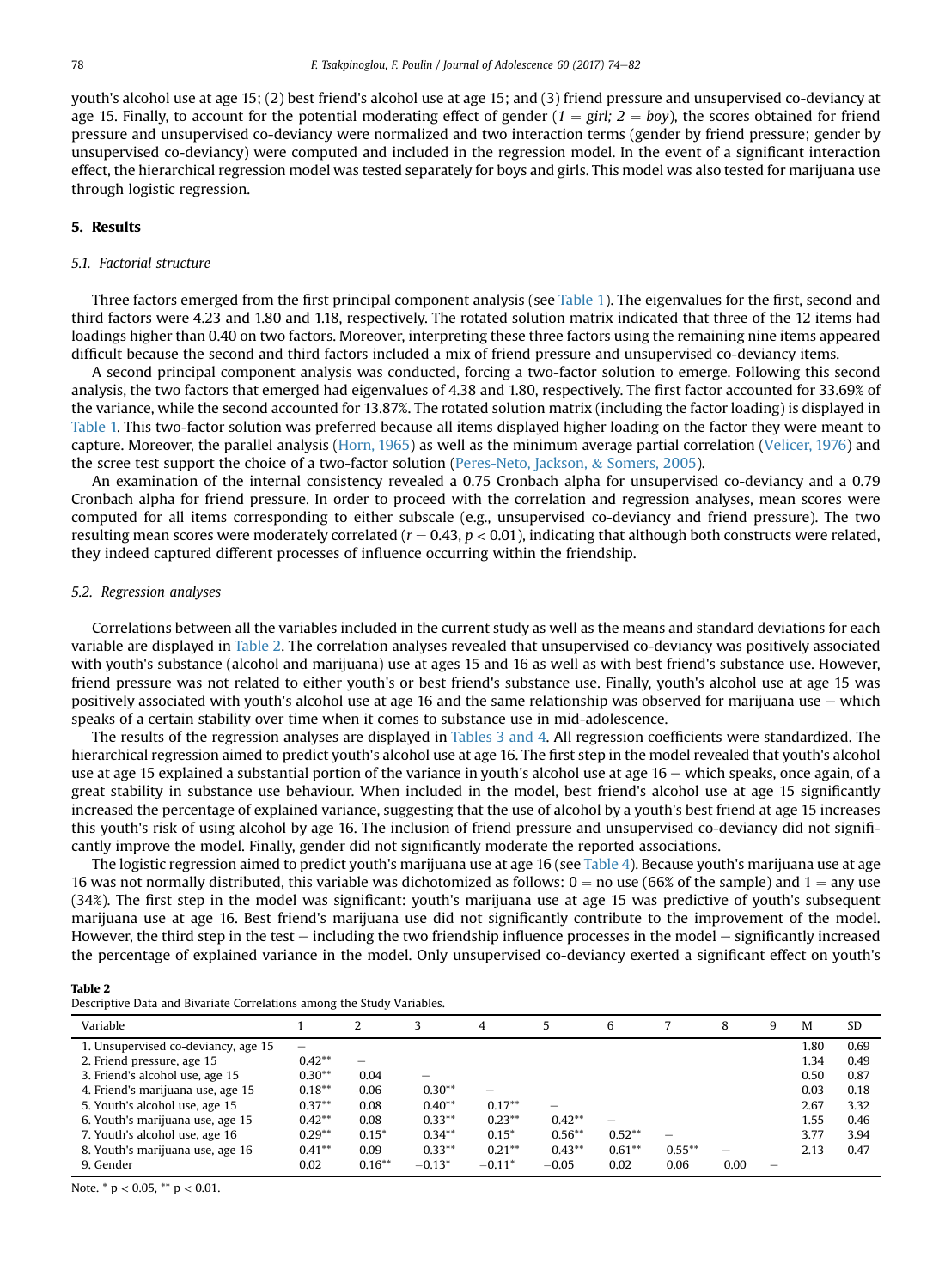<span id="page-5-0"></span>

| וחגו |  |  |  |
|------|--|--|--|
|------|--|--|--|

OSL Regressions Predicting Youth's Alcohol Use at Age 16.

|                                   | β         | $\Delta R2$ |
|-----------------------------------|-----------|-------------|
| Step 1                            |           | $0.30**$    |
| Youth's alcohol use, age 15       | $0.48***$ |             |
| Step 2                            |           | $0.02**$    |
| Friend's alcohol use, age 15      | $0.14*$   |             |
| Step 3                            |           | $0.01*$     |
| Gender                            | 0.10      |             |
| Step 4                            |           | 0.01        |
| Unsupervised co-deviancy, age 15  | 0.05      |             |
| Friend pressure, age 15           | 0.06      |             |
| Step 5                            |           | 0.01        |
| Gender x Unsupervised co-deviancy | $-0.08$   |             |
| Gender x Friend Pressure          | 0.08      |             |

Note.  $*$  p < 0.05,  $*$  p < 0.01.

#### Table 4

Logistic Regressions Predicting Youth's Marijuana Use at Age 16.

|                                   |           | w     | OR   |
|-----------------------------------|-----------|-------|------|
| Youth's marijuana use, age 15     | $1.18***$ | 49.63 | 3.27 |
| Friend's marijuana use, age 15    | 0.15      | 0.90  | 1.16 |
| Gender                            | 0.09      | 0.28  | 1.09 |
| Unsupervised co-deviancy, age 15  | $0.66***$ | 10.69 | 1.95 |
| Friend Pressure, age 15           | $-0.16$   | 0.75  | 0.86 |
| Gender x Unsupervised co-deviancy | 0.02      | 0.01  | 1.02 |
| Gender x Friend Pressure          | 0.16      | 0.80  | 1.17 |

Note. W Wald statistic, OR odds ratio.

 $* p < 0.05, ** p < 0.01.$ 

marijuana use at age 16. In fact, an increase of one standard deviation in unsupervised co-deviancy practically doubles (odds ratio  $=$  1.95) the chances to consume marijuana. Thus, the greater the extent to which youths engaged in unsupervised codeviancy behaviours with their best friend at age 15, the more likely they were to use marijuana by age 16. Finally, gender did not significantly moderate the reported associations.<sup>1</sup>

#### 6. Discussion

The main goals of the current study were to: (1) examine the psychometric properties of a newly developed questionnaire aiming to capture both the friend pressure and unsupervised co-deviancy processes occurring within the best friend relationship during adolescence; (2) investigate the predictive effect of these two processes on youths' alcohol and marijuana use; and (3) explore the potential moderating effect of gender on these linkages. The main findings are highlighted and further discussed below.

#### 6.1. The friend pressure and unsupervised co-deviancy measure

Two distinct factors were identified when examining the psychometric properties of our instrument tapping the influence processes occurring within the best friend relationship, namely: (1) friend pressure and (2) unsupervised co-deviancy. The internal consistency scores for both factors were also satisfactory. This two-factor model was also supported by correlation analyses revealing that the two processes were moderately correlated  $-$  which implies that for some youths, the experience of unsupervised co-deviancy was associated with higher friend pressure and vice versa. Such correlations are to be expected given that both of these influence mechanisms occur within friendship. Therefore, it appears that our instrument captures two related yet different friendship influence processes.

#### 6.2. Linking friendship influence processes and substance use

Regression analyses revealed that when considering the effect exerted by both processes, only unsupervised co-deviancy was predictive of subsequent marijuana use (measured one year later). However, neither friend pressure nor unsupervised

 $<sup>1</sup>$  Similar regression analyses were conducted using only concurrent data. The findings were similar to those observed using the longitudinal data with</sup> unsupervised co-deviancy being the strongest predictor of marijuana use (odds ratio = 3.22; p < 0.01). Beyond the influence of the friend's use (B = 0.34;  $p < 0.01$ ), it was also predictive of adolescent alcohol use (B = 0.28; p < 0.01). Because the notion of influence implies the idea that the interactions between the two friends impact their behavior over time, we believe that the longitudinal analyses provide a more appropriate (and more conservative) test of these ideas.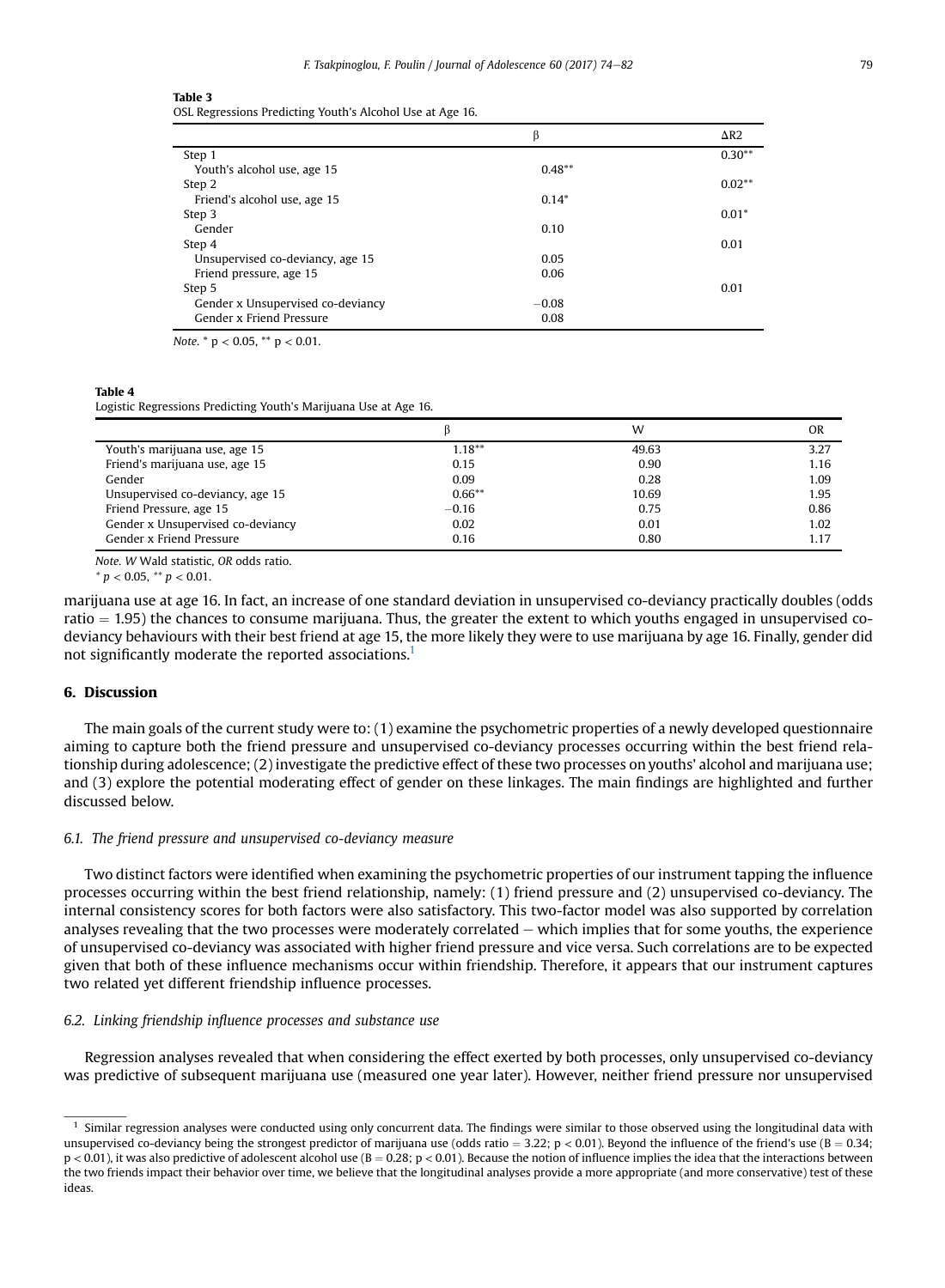co-deviancy were predictive of subsequent alcohol use. These findings might be explained by the possibility that unsupervised co-deviancy could mainly refer to positive reinforcements between friends, whereas friend pressure usually concerns negative reinforcement (e.g. loss of status) – even if it can sometimes take a positive form when appealing on loyalty ([Warr,](#page-8-0) [2002](#page-8-0)). [Bandura \(1980\)](#page-7-0) states that behaviors followed by reinforcement are most likely to be repeated. [Burgess and Akers](#page-7-0) [\(1966\)](#page-7-0) also argue that delinquent behaviors are learned primarily through positive reinforcements. Thus, delinquent behavior would be more likely to be repeated in the context of unsupervised co-deviancy. In addition, unsupervised codeviancy may be more common in rule breaking youth [\(Dishion et al., 1996\)](#page-7-0). The relation between marijuana use and unsupervised co-deviancy can also be explained by an interaction between substance use and avoidance of parental supervision, a component of unsupervised co-deviancy. Parental monitoring has been identified as a key factor in the initiation and maintenance of substance use [\(Chilcoat](#page-7-0) & [Anthony, 1996; Dishion et al., 2004; Steinberg et al., 1994\)](#page-7-0). Authors found higher levels of substance use among youth who were less monitored and actively avoided parental monitoring [\(Dishion et al.,](#page-7-0) [2004](#page-7-0)).

It was observed that friend pressure did not contribute to subsequent substance use in our sample. In previous studies, the concept of "friend pressure" has mainly been studied within the larger peer network, whereas we were specifically interested in pressure from the youth's best friend. The peer pressure phenomenon may exert more powerful effects within a group setting (e.g., the peer group may pressure the individual into engaging in a behaviour under the threat of exclusion) compared to a dyadic friendship setting. Future studies are however required to test this hypothesis as the current data does not provide information about the setting in which respondents meet their friends (i.e. together with or without other peers). Peer pressure may also be somewhat less prevalent within the context of a friendship, which is typically more voluntary and reciprocal. Within dyadic friendships, our results suggest that the influence processes may take the form of an unsupervised  $co$ -deviancy process  $-$  in particular, when it comes to marijuana use. Future studies examining friend pressure and unsupervised co-deviancy effects within both dyadic friendships and larger peer group settings are nonetheless crucial to properly test this hypothesis.

Our results also highlight the necessity to account for the best friend's characteristics when studying alcohol use habits in adolescence - as neither process predicted its subsequent use. More specifically, best friend's alcohol use was associated with an increase in youth's alcohol use from age 15 to 16. This last result is in line with previous research findings ([Fujimoto](#page-7-0)  $\&$ [Valente, 2012; Urberg et al., 1997](#page-7-0)). Nonetheless, it is worth noting that the best friend's marijuana use was not predictive of a subsequent increase in youth's marijuana use from age 15 to 16. Analogous findings were also reported in previous studies [\(De la Haye, Green, Kennedy, Pollard,](#page-7-0) & [Tucker, 2013; Poulin et al., 2011](#page-7-0)).

Moderation analyses showed no sign of gender differences related to peer influence (socialization) on adolescent alcohol and marijuana use. These findings coincide with the majority of empirical investigations [\(Burk, Van Der Vorst, Kerr,](#page-7-0) & [Stattin,](#page-7-0) [2012; Poelen, Engels, Van Der Vorst, Scholte,](#page-7-0) & [Vermulst, 2007; Urberg et al., 1997\)](#page-7-0). As suggested in previous research [\(Gaughan, 2006; Mrug, Borch,](#page-7-0) & [Cillessen, 2011; Poulin](#page-7-0) & [Denault, 2012; Poulin et al., 2011\)](#page-7-0), although boys and girls "may not differ on individual susceptibilities, socialization may differ in same- and opposite-sex relationships" [\(Burk et al., 2012](#page-7-0)). For example, girls may be using marijuana to impress other-sex peers as they typically have more other-sex friends who are users [\(Poulin](#page-8-0) & [Denault, 2012\)](#page-8-0). However, as most of the current study's participants identified a same-sex peer as their best friend (94%), comparative analyses (i.e., same-sex friend vs. other-sex friend) could not be performed.

#### 7. Limitations, contributions and future research directions

The current study has several limitations. First, all variables were assessed using self-report questionnaires, which can give rise to the problem of shared-method variance. This could be especially problematic for the assessment of best friend's substance use, although some authors argue that youths' perceptions of their friends' behavior are also a reliable source of information (e.g., [D'Amico](#page-7-0) & [McCarthy, 2006](#page-7-0)). Second, the typical reciprocity characterizing the friendship nomination procedure (i.e., each member of the dyad must name the other as their best friend) was not applied in this study. However, applying this methodological procedure constitutes a significant challenge since many adolescent friendships do not originate in the school context, especially among high-risk youths ([Kiesner, Kerr,](#page-7-0) & [Stattin, 2004\)](#page-7-0). Third, the measure of the friendship influence processes relied solely on the perception of one member of the friendship dyad. Since convergence is moderate at best when the perception of both dyad members are assessed [\(Brendgen, Vitaro,](#page-7-0) & [Bukowski, 2000; Poulin,](#page-7-0) [Dishion,](#page-7-0) & [Haas, 1999](#page-7-0)), the second member's perspective should also be accounted for in future studies. Fourth, regarding the direction of the relationship between the two influence processes and substance use, it is also possible that frequency of substance use can lead to changes in these processes over time. This possibility could not be tested here because the processes were only measured at age 15 whereas substance use was measured at ages 15 and 16. Fifth, the current longitudinal design included only two waves; assuming that changes in substance use are not necessarily linear, a greater number of time points is recommended. Moreover, a one-year lapse between assessments may be too long given that the two friendship processes are theorized to affect adolescent substance use in the short-term and not necessarily in the long-term. Finally, the homogeneity of our sample is also considered a limitation, as most participants were Caucasian (90%) and from a middle class background.

The current study also has several strengths, including the use of a longitudinal design. Moreover, the best friend's name was always inserted into the questionnaire to ensure that the participants were referring to the same friend when answering all the items. Finally, this study is also innovative insofar as it is the very first to have simultaneously examined both the friend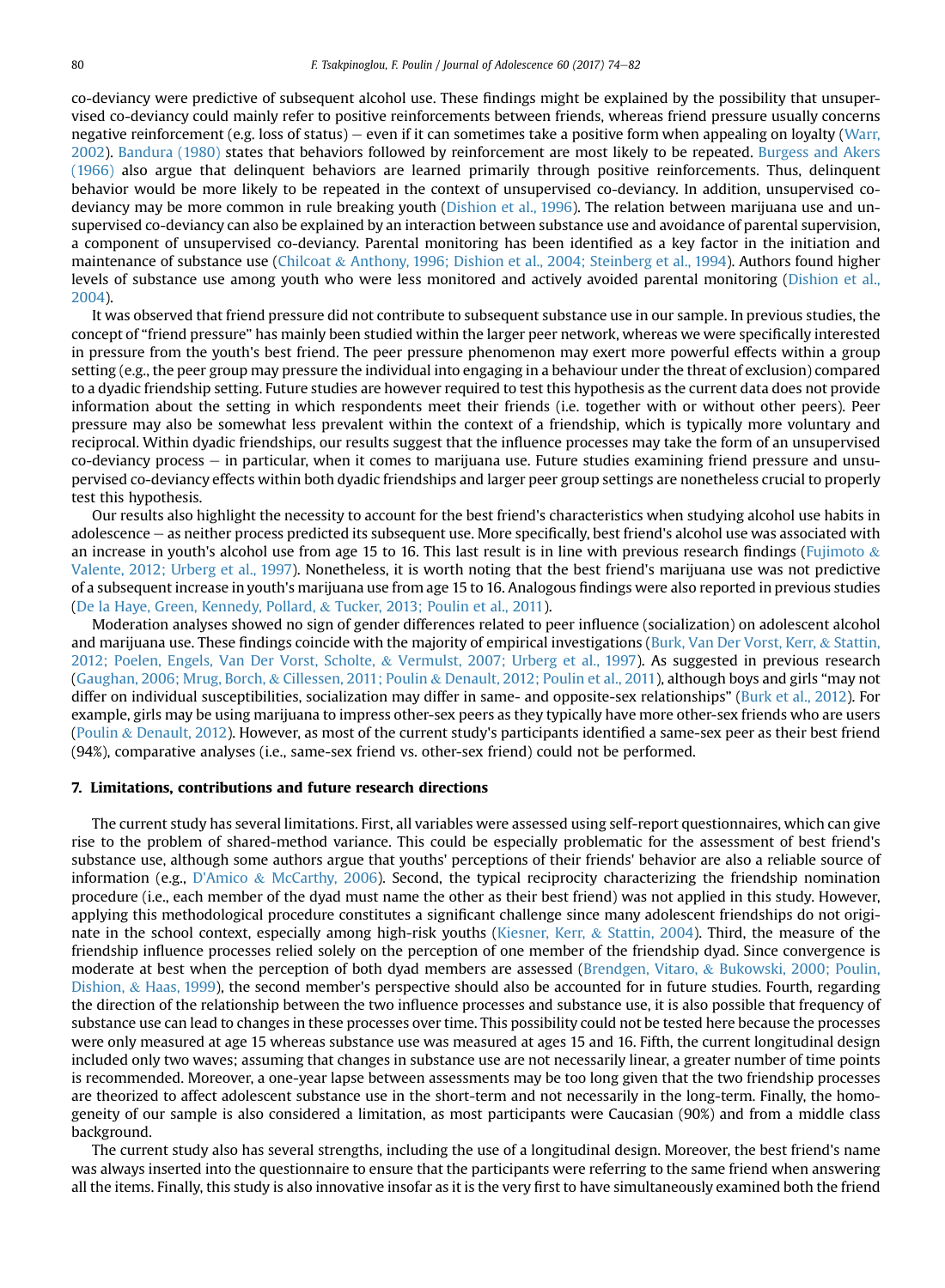<span id="page-7-0"></span>pressure and unsupervised co-deviancy processes in the context of the best friend relationship. Furthermore, a new questionnaire was developed and tested in a sample of 302 adolescents. A factor analysis was then conducted. Further studies are however required to examine the validity of this instrument. Future studies should also aim to investigate the linkages between these two friendship processes and other features characterizing the best friend relationship, such as friendship quality. The potential effects of both friendship influence processes on other adjustment problems such as delinquency or internalized problems should also be examined.

#### 8. Conclusion

The current study resulted in the development of a new questionnaire aiming to assess the friend pressure and unsupervised co-deviancy processes. Furthermore, linkages between these processes and youths' alcohol and marijuana use were highlighted. Our results revealed that unsupervised co-deviancy predicted a subsequent increase in marijuana use one year later. No such effect was observed for alcohol use – the only predictor being the best friend's alcohol use status. The lack of effect of friend pressure on the youths' substance use may indicate that this influence mechanism is more likely to exert an effect within the larger peer group than within dyadic friendship settings.

#### Acknowledgement

This research was supported by the Social Sciences and Humanities Research Council (grant number 410-2002-1377) to the second author.

#### References

- [Allen, J. P., Porter, M. R., & McFarland, F. C. \(2006\). Leaders and followers in adolescent close friendships: Susceptibility to peer in](http://refhub.elsevier.com/S0140-1971(17)30115-X/sref1)fluence as a predictor of [risky behavior, friendship instability, and depression.](http://refhub.elsevier.com/S0140-1971(17)30115-X/sref1) Development and Psychopathology, 18(01), 155-[172.](http://refhub.elsevier.com/S0140-1971(17)30115-X/sref1)
- Bandura, A. (1980). L'apprentissage social (J.-A. Rondal, Trans.)[. Bruxelles: Pierre Mardaga \(Original work published 1977\).](http://refhub.elsevier.com/S0140-1971(17)30115-X/sref2)
- [Berndt, T. J. \(1979\). Developmental changes in conformity to peers and parents.](http://refhub.elsevier.com/S0140-1971(17)30115-X/sref4) Developmental Psychology, 15(6), 608.
- [Brendgen, M., Vitaro, F., & Bukowski, W. M. \(2000\). Stability and variability of adolescents' af](http://refhub.elsevier.com/S0140-1971(17)30115-X/sref6)filiation with delinquent friends: Predictors and consequences. Social Development,  $9(2)$ ,  $205-225$  $205-225$ .
- [Brown, B. B., Clasen, D. R., & Eicher, S. A. \(1986\). Perceptions of peer pressure, peer conformity dispositions, and self-reported behavior among adolescents.](http://refhub.elsevier.com/S0140-1971(17)30115-X/sref7) [Developmental Psychology, 22](http://refhub.elsevier.com/S0140-1971(17)30115-X/sref7)(4), 521.
- [Brown, B. B., & Larson, J. \(2009\). Peer relationships in adolescence. In D. R. M. Lerner et, & L. Steinberg \(Eds.\),](http://refhub.elsevier.com/S0140-1971(17)30115-X/sref8) Handbook of adolescent psychology (pp. [74](http://refhub.elsevier.com/S0140-1971(17)30115-X/sref8)-[103\). New York: Wiley.](http://refhub.elsevier.com/S0140-1971(17)30115-X/sref8)
- [Brown, B. B., Mounts, N., Lamborn, S. D., & Steinberg, L. \(1993\). Parenting practices and peer group af](http://refhub.elsevier.com/S0140-1971(17)30115-X/sref9)filiation in adolescence. Child Development, 64(2), [467](http://refhub.elsevier.com/S0140-1971(17)30115-X/sref9)-[482](http://refhub.elsevier.com/S0140-1971(17)30115-X/sref9).
- [Burgess, R. L., & Akers, R. L. \(1966\). A differential association-reinforcement theory of criminal behavior.](http://refhub.elsevier.com/S0140-1971(17)30115-X/sref10) Social Problems, 14(2), 128–[147.](http://refhub.elsevier.com/S0140-1971(17)30115-X/sref10)
- [Burk, W. J., Van Der Vorst, H., Kerr, M., & Stattin, H. \(2012\). Alcohol use and friendship dynamics: Selection and socialization in early-, middle-, and late-](http://refhub.elsevier.com/S0140-1971(17)30115-X/sref11)adolescent peer networks. [Journal of Studies on Alcohol and Drugs, 73](http://refhub.elsevier.com/S0140-1971(17)30115-X/sref11)(1), 89-[98.](http://refhub.elsevier.com/S0140-1971(17)30115-X/sref11)
- Chen, P., & Jacobson, K. C. (2012). Developmental trajectories of sub- stance use from early adolescence to young adulthood: Gender and racial/ethnic differences. Journal of Adolescent Health, 50, 154-163. [http://dx.doi.org/10.1016/j.jadohealth.2011.05.013.](http://dx.doi.org/10.1016/j.jadohealth.2011.05.013)
- [Chilcoat, H. D., & Anthony, J. C. \(1996\). Impact of parent monitoring on initiation of drug use through late childhood.](http://refhub.elsevier.com/S0140-1971(17)30115-X/sref13) Journal of the American Academy of Child & Adolescent Psychiatry,  $35(1)$ ,  $91-100$  $91-100$ .
- [Clasen, D. R., & Brown, B. B. \(1985\). The multidimensionality of peer pressure in adolescence.](http://refhub.elsevier.com/S0140-1971(17)30115-X/sref14) Journal of Youth and Adolescence, 14(6), 451-[468](http://refhub.elsevier.com/S0140-1971(17)30115-X/sref14).
- Costello, B. J., & Hope, T. L. (2016). [Peer pressure, peer prevention: The role of friends in crime and conformity](http://refhub.elsevier.com/S0140-1971(17)30115-X/sref15). Routledge. [D'Amico, E. J., & McCarthy, D. M. \(2006\). Escalation and initiation of younger adolescents' substance use: The impact of perceived peer use.](http://refhub.elsevier.com/S0140-1971(17)30115-X/sref17) Journal of [Adolescent Health, 39](http://refhub.elsevier.com/S0140-1971(17)30115-X/sref17)(4), 481-[487.](http://refhub.elsevier.com/S0140-1971(17)30115-X/sref17)
- [De la Haye, K., Green, H. D., Kennedy, D. P., Pollard, M. S., & Tucker, J. S. \(2013\). Selection and in](http://refhub.elsevier.com/S0140-1971(17)30115-X/sref18)fluence mechanisms associated with marijuana initiation and [use in adolescent friendship networks.](http://refhub.elsevier.com/S0140-1971(17)30115-X/sref18) Journal of Research on Adolescence, 23(3), 474–[486.](http://refhub.elsevier.com/S0140-1971(17)30115-X/sref18)
- [Dishion, T. J., Andrews, D. W., & Crosby, L. \(1995a\). Antisocial boys and their friends in early adolescence: Relationship characteristics, quality, and inter](http://refhub.elsevier.com/S0140-1971(17)30115-X/sref20)actional process. Child Development,  $66(1)$ ,  $139-151$ .
- [Dishion, T. J., Capaldi, D., Spracklen, K. M., & Li, F. \(1995b\). Peer ecology of male adolescent drug use.](http://refhub.elsevier.com/S0140-1971(17)30115-X/sref21) Development and Psychopathology, 7(04), 803-[824.](http://refhub.elsevier.com/S0140-1971(17)30115-X/sref21)
- [Dishion, T. J., Nelson, S. E., & Bullock, B. M. \(2004\). Premature adolescent autonomy: Parent disengagement and deviant peer process in the ampli](http://refhub.elsevier.com/S0140-1971(17)30115-X/sref24)fication of problem behaviour. [Journal of Adolescence, 27](http://refhub.elsevier.com/S0140-1971(17)30115-X/sref24)(5), 515-[530](http://refhub.elsevier.com/S0140-1971(17)30115-X/sref24).
- [Dishion, T. J., & Owen, L. D. \(2002\). A longitudinal analysis of friendships and substance use: Bidirectional in](http://refhub.elsevier.com/S0140-1971(17)30115-X/sref25)fluence from adolescence to adulthood. [Developmental Psychology, 38](http://refhub.elsevier.com/S0140-1971(17)30115-X/sref25)(4), 480.
- [Dishion, T. J., Spracklen, K. M., Andrews, D. W., & Patterson, G. R. \(1996\). Deviancy training in male adolescent friendships.](http://refhub.elsevier.com/S0140-1971(17)30115-X/sref26) Behavior Therapy, 27(3), 373-[390.](http://refhub.elsevier.com/S0140-1971(17)30115-X/sref26) [Faulkner, R., Latulippe, R., Paquette,](http://refhub.elsevier.com/S0140-1971(17)30115-X/sref28) È., & Paré, R. (2011). [Portrait de l'environnement au Qu](http://refhub.elsevier.com/S0140-1971(17)30115-X/sref28)ébec en matiè[re de consommation et abus d](http://refhub.elsevier.com/S0140-1971(17)30115-X/sref28)'alcool et de drogues.
- [Qu](http://refhub.elsevier.com/S0140-1971(17)30115-X/sref28)é[bec: Centre qu](http://refhub.elsevier.com/S0140-1971(17)30115-X/sref28)é[b](http://refhub.elsevier.com/S0140-1971(17)30115-X/sref28)écois de lutte aux dé[pendances](http://refhub.elsevier.com/S0140-1971(17)30115-X/sref28).
- [Fujimoto, K., & Valente, T. W. \(2012\). Decomposing the components of friendship and friends' in](http://refhub.elsevier.com/S0140-1971(17)30115-X/sref30)fluence on adolescent drinking and smoking. Journal of [Adolescent Health, 51](http://refhub.elsevier.com/S0140-1971(17)30115-X/sref30)(2), 136-[143](http://refhub.elsevier.com/S0140-1971(17)30115-X/sref30).
- [Gaughan, M. \(2006\). The gender structure of adolescent peer in](http://refhub.elsevier.com/S0140-1971(17)30115-X/sref33)fluence on drinking. Journal of Health and Social Behavior, 47(1), 47-[61.](http://refhub.elsevier.com/S0140-1971(17)30115-X/sref33)
- [Hoeben, E. M., & Weerman, F. M. \(2016\). Why is involvement in unstructured socializing related to adolescent delinquency?](http://refhub.elsevier.com/S0140-1971(17)30115-X/sref34) Criminology, 54(2), 242-[281.](http://refhub.elsevier.com/S0140-1971(17)30115-X/sref34) [Horn, J. L. \(1965\). A rationale and test for the number of factors in factor analysis.](http://refhub.elsevier.com/S0140-1971(17)30115-X/sref35) Psychometrika, 30(2), 179–[185.](http://refhub.elsevier.com/S0140-1971(17)30115-X/sref35)
- [Kandel, D. B. \(1978\). Homophily, selection, and socialization in adolescent friendships.](http://refhub.elsevier.com/S0140-1971(17)30115-X/sref36) American Journal of Sociology, 84(2), 427-[436](http://refhub.elsevier.com/S0140-1971(17)30115-X/sref36).
- Kiesner, J., Kerr, M., & Stattin, H. (2004). "Very important persons" [in adolescence: Going beyond in-school, single friendships in the study of peer](http://refhub.elsevier.com/S0140-1971(17)30115-X/sref37)<br>homophily. [Journal of Adolescence, 27](http://refhub.elsevier.com/S0140-1971(17)30115-X/sref37)(5), 545–[560.](http://refhub.elsevier.com/S0140-1971(17)30115-X/sref37)
- [Knecht, A. B., Burk, W. J., Weesie, J., & Steglich, C. \(2011\). Friendship and alcohol use in early adolescence: A multilevel social network approach.](http://refhub.elsevier.com/S0140-1971(17)30115-X/sref39) Journal of [Research on Adolescence, 21](http://refhub.elsevier.com/S0140-1971(17)30115-X/sref39)(2), 475-[487.](http://refhub.elsevier.com/S0140-1971(17)30115-X/sref39)
- [Kosterman, R., Hawkins, J. D., Guo, J., Catalano, R. F., & Abbott, R. D. \(2000\). The dynamics of alcohol and marijuana initiation: Patterns and predictors of](http://refhub.elsevier.com/S0140-1971(17)30115-X/sref40) first use in adolescence. [American Journal of Public Health, 90](http://refhub.elsevier.com/S0140-1971(17)30115-X/sref40)(3), 360.
- [Lanct](http://refhub.elsevier.com/S0140-1971(17)30115-X/sref41)ô[t, N., Bernard, M., & Le Blanc, M. \(2002\). Le d](http://refhub.elsevier.com/S0140-1971(17)30115-X/sref41)é[but de l'adolescence: Une p](http://refhub.elsevier.com/S0140-1971(17)30115-X/sref41)ériode propice à [l'](http://refhub.elsevier.com/S0140-1971(17)30115-X/sref41)é[closion des diff](http://refhub.elsevier.com/S0140-1971(17)30115-X/sref41)érentes confi[gurations de la conduite](http://refhub.elsevier.com/S0140-1971(17)30115-X/sref41) déviante et dé[linquante des adolescentes.](http://refhub.elsevier.com/S0140-1971(17)30115-X/sref41) Criminologie, 69-[88](http://refhub.elsevier.com/S0140-1971(17)30115-X/sref41).